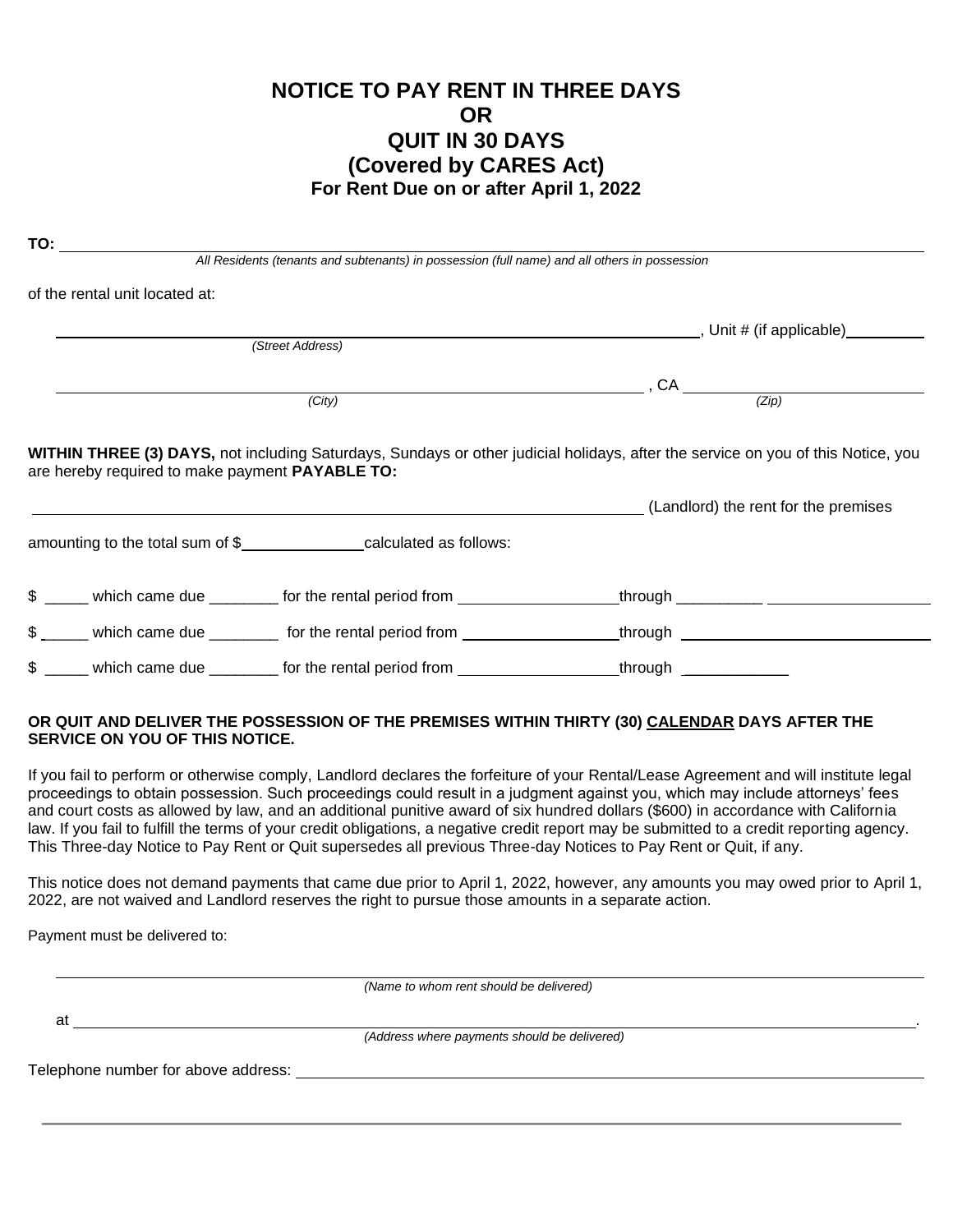## **NOTICE TO PAY RENT IN THREE DAYS OR QUIT IN 30 DAYS** (Covered by CARES Act) For Rent Due on or after April 1, 2022

Payments made in person may be delivered between the hours of on the following days of and the week: □ Monday □ Tuesday □ Wednesday □ Thursday □ Friday □ Saturday □ Sunday

 $\Box$  Other  $\Box$ 

Acceptable methods of payment: □ Personal Check □ Cashier's Check □ Money Order □ Credit □ EFT (Pursuant to previously established Electronic Funds Transfer procedure) and DCash

Landlord

 $\overline{\phantom{a}}$  Dy  $\overline{\phantom{a}}$  Individual Signing for Landlord

Management Co. (If Applicable)

Agent for Landlord

**Date**